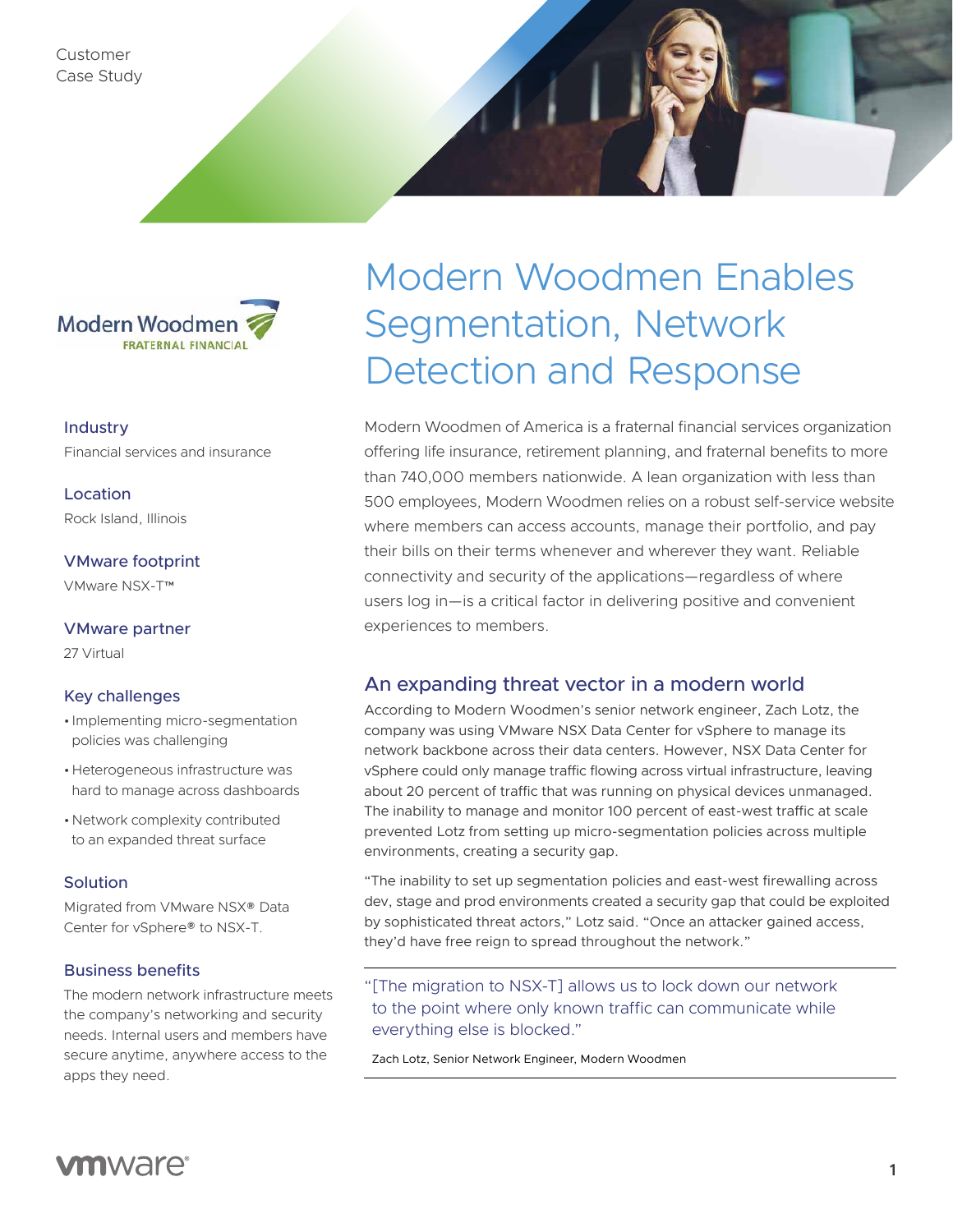

#### A seamless migration managed by experts

Modern Woodmen worked with VMware to modernize its network infrastructure across virtual and physical hardware by upgrading to VMware NSX-T. Built for modern networks, NSX-T is uniquely designed to go across virtual, cloud and data center environments with an API-driven architecture, built-in distributed security, and streamlined operations.

VMware introduced Modern Woodmen to 27 Virtual, a progressive cloud infrastructure solutions provider with specific expertise in VMware products and support services.

"27 Virtual was great. They helped us set up a plan and timeline and walked us through every step of the process," Lotz said. "However, most importantly, 27 Virtual let us drive the migration internally, which gave us the opportunity to get hands-on training and learn the software by working with it ourselves. It wasn't a 'here, we'll do it for you and then drop it in your lap' type of engagement. We were put in a position to continue to manage the environment on day two and optimize our investment."

#### Migration with no disruption

According to Lotz, the entire migration took less than 40 hours over the course of four weeks, and the only reason it took that long was because Lotz made the decision to only work on the migration during off-hours in the evening or on the weekend.

Once the infrastructure was in place, the actual migration was pretty seamless, resulting in just a few seconds of downtime. Lotz actually used two methods to do the migration: a bridge and a hard cutover. Most environments were simply shut off on NSX Data Center for vSphere and then turned back on with NSX-T. For more critical network segments, such as SQL databases with member information, Lotz used a bridge to connect NSX Data Center for vSphere to NSX-T.

"The downtime was less than two seconds in most cases a very manageable disruption for our business," Lotz said. "You'd have to be at the perfect place, the perfect time, clicking the button at the exact time to realize that the application wasn't available. No one, not a single internal user or member, was impacted."

# Reduced threat surface and a single pane of glass

Migrating to NSX-T allowed Modern Woodmen to modernize its network backbone across virtual and physical infrastructures across distributed data centers. This allows the company to implement segmentation policies and advanced threat prevention capabilities inside and across segments, preventing potential threat actors from traversing the network. Lotz uses VMware vRealize® Network Insight™ to analyze traffic flows within the network and apply the appropriate tags in real time. NSX-T then segments the traffic based on these tags.



# **vm**ware<sup>®</sup>